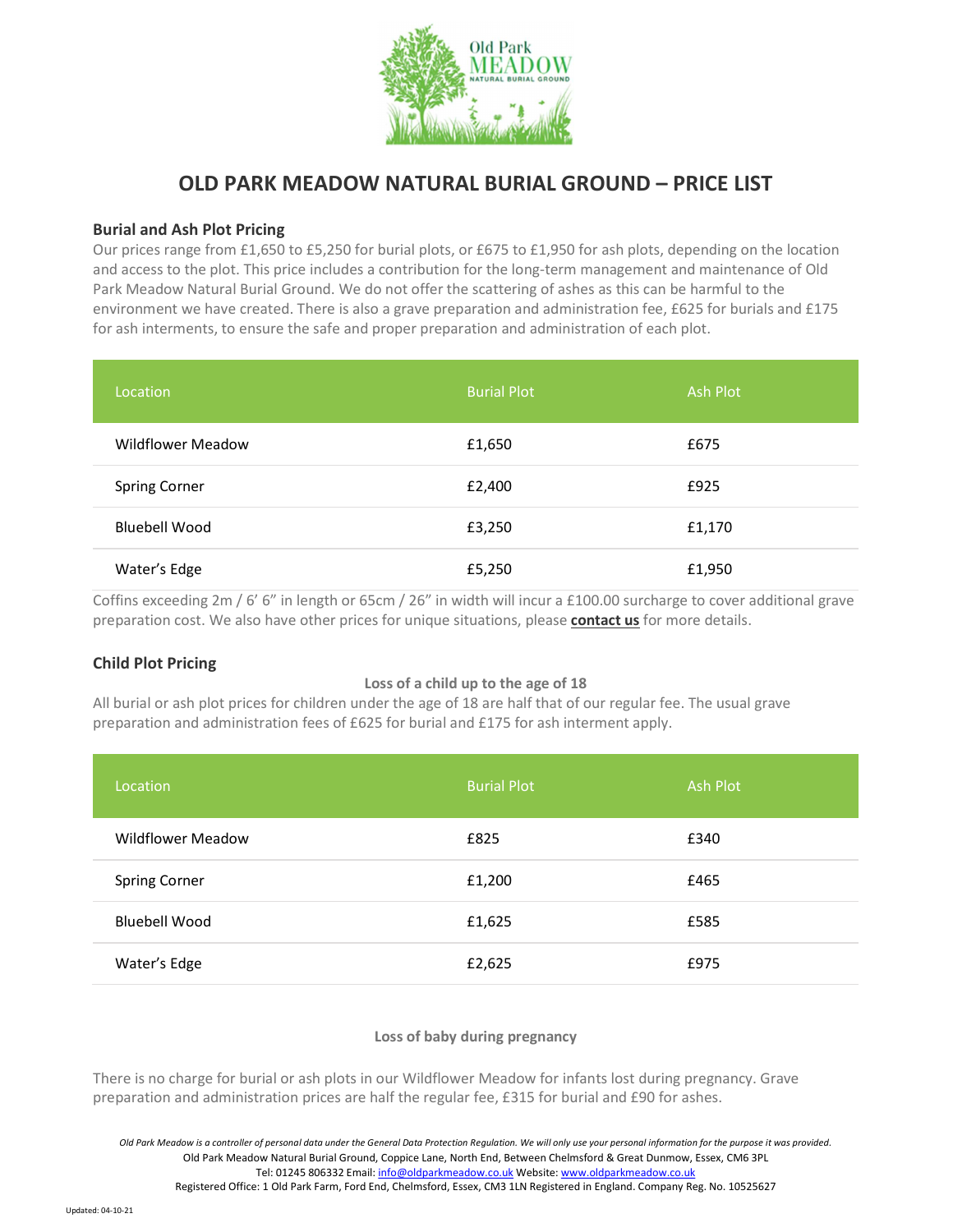

# Buying in Advance

For a variety of reasons, it may make sense for you to reserve your burial or ash plot ahead of time, at no extra cost. Please contact us for more details.

# Old Park Lodge

Old Park Lodge can be hired for:

 Funerals, Anniversaries, Celebrations and Services of Remembrance as well as Functions and Events The cost of hiring Old Park Lodge for the minimum hire period of one and a half hours is £280. The additional rate thereafter is £140 per hour.

Old Park Lodge provides a peaceful setting for a special gathering of friends and family for a private celebration of life. If you wish to celebrate an anniversary or hold a special remembrance service following the initial committal, we can offer you exclusive use of Old Park Lodge for as long as you require. You can also book a catering service through us if you would like to have a wake or serve tea and cakes. We can offer various menus to suit your occasion, please contact us for a more information.

## Media

## Live Webcast

For those who cannot attend in person, we offer a live webcast service that means friends and family can view the service from their own computer, tablet or smartphone. All they will need is a good internet connection and a username and password for the secure page, which we will provide. This also includes the option to have the webcast available to view online after the funeral for 28 days. This means anyone who did not have the opportunity to watch the funeral at the time can view it afterwards. If you would like permanent copies of the recording, we can also provide DVDs or USB memory stick versions. These professionally edited and produced recordings can be a memory to keep day or shown to anyone who was not able to see the service for themselves.

| Live Webcast with 28 day watch again | Webcast DVD |
|--------------------------------------|-------------|
| £70                                  | £65         |

## Visual Tributes

To give a funeral a more personal feel, we offer the ability to display a single picture shown throughout or slideshow on a high-definition screen during the service. For the slideshow, up to 25 photos can be displayed either on a loop throughout or changed once at a time of your choosing. There is also the option to have a professional photo tribute created, including music, which can be played at any time during the proceedings. If you would like to show a video or photo tribute you have created yourself, we can also display this after Obitus has checked and prepared it for you.

| Single Photo | Simple Slideshow | <b>Professional Photo</b><br><b>Tribute</b> | <b>Preparation of Family</b><br><b>Supplied Video</b> |
|--------------|------------------|---------------------------------------------|-------------------------------------------------------|
| £12          | £42              | £75                                         | £19                                                   |

Old Park Meadow is a controller of personal data under the General Data Protection Regulation. We will only use your personal information for the purpose it was provided. Old Park Meadow Natural Burial Ground, Coppice Lane, North End, Between Chelmsford & Great Dunmow, Essex, CM6 3PL Tel: 01245 806332 Email: info@oldparkmeadow.co.uk Website: www.oldparkmeadow.co.uk

Registered Office: 1 Old Park Farm, Ford End, Chelmsford, Essex, CM3 1LN Registered in England. Company Reg. No. 10525627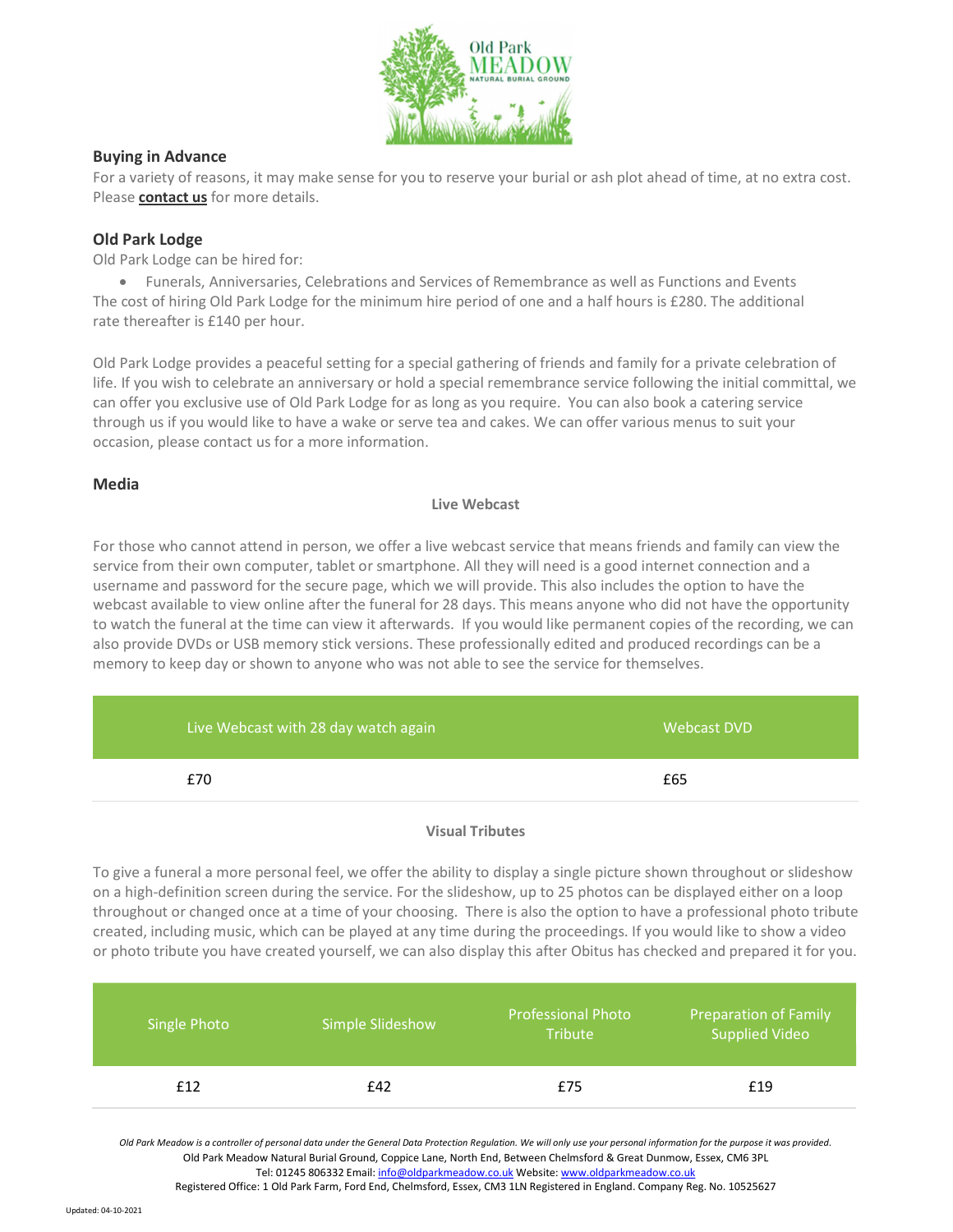

# Memorials and Other Options

Old Park Meadow is above all a place of remembrance, and we fully understand that you may wish to mark the grave with a reminder of your loved one. To preserve the natural beauty of our site, on the burial and ash plots we only allow wooden grave markers to be placed. However, we have a number of different options for memorials that are each presented in their own unique, individual way. From slate plaques in a beautiful oak frame, or an engraved leaf on our Copper Tree, an entry in our Book of Remembrance to living memorial trees, you will not be found wanting for options.

#### Wooden Grave Marker

In order to easily find a burial or ash interment plot, you may want to have a small, 5.5″ x 5.5″ square wooden marker placed on the grave. These markers can't be seen from a distance and provide a subtle, unobtrusive way of marking out a loved one's small spot of nature.

## Engraved Slate Memorial Plaques

We offer engraved slate memorial plaques which provide a beautiful and respectful reminder for family and friends without harming the environment or burial site. These come in the form of beautifully engraved grey slate tablets, which are entirely maintenance free, so will never fall into disrepair. The plaques are either 30cm long, 6.5cm tall and 2cm thick and once engraved can be placed in our memorial frame or 18cm long, 11cm tall and 2cm thick attached to one of our oak posts.

## Memorial Plaques for Benches

Throughout Old Park Meadow, there are several areas that have been carefully selected for the placing of simple teak benches. Visitors can sit, rest and reflect, making these benches an ideal location to place a memorial plaque, alongside plaques from other families who have laid their loved ones to rest. Each plaque will consist of a name and dates, and you can place it on the bench of your choice.

# Engraved Copper Memorial Tree

For something truly unique, we offer the opportunity to have a leaf on our stunning copper sculpture engraved. We have had the sculpture purpose built to fit elegantly alongside its living counterparts, and in this way it brings our environmental ethos to memorial plaques too. You can have a leaf engraved with a name and dates.

| <b>Wooden Grave Marker</b> | <b>Slate Memorial</b>     | <b>Bench Memorial</b>    | <b>Engraved Leaf on</b><br><b>Copper Memorial</b><br><b>Tree</b> |
|----------------------------|---------------------------|--------------------------|------------------------------------------------------------------|
| £135                       | £370                      | £245                     | £385                                                             |
| Renewable 5 year term      | Renewable 15 year<br>term | Renewable 5 year<br>term | For the life of the<br>Tree                                      |

Old Park Meadow is a controller of personal data under the General Data Protection Regulation. We will only use your personal information for the purpose it was provided. Old Park Meadow Natural Burial Ground, Coppice Lane, North End, Between Chelmsford & Great Dunmow, Essex, CM6 3PL Tel: 01245 806332 Email: info@oldparkmeadow.co.uk Website: www.oldparkmeadow.co.uk